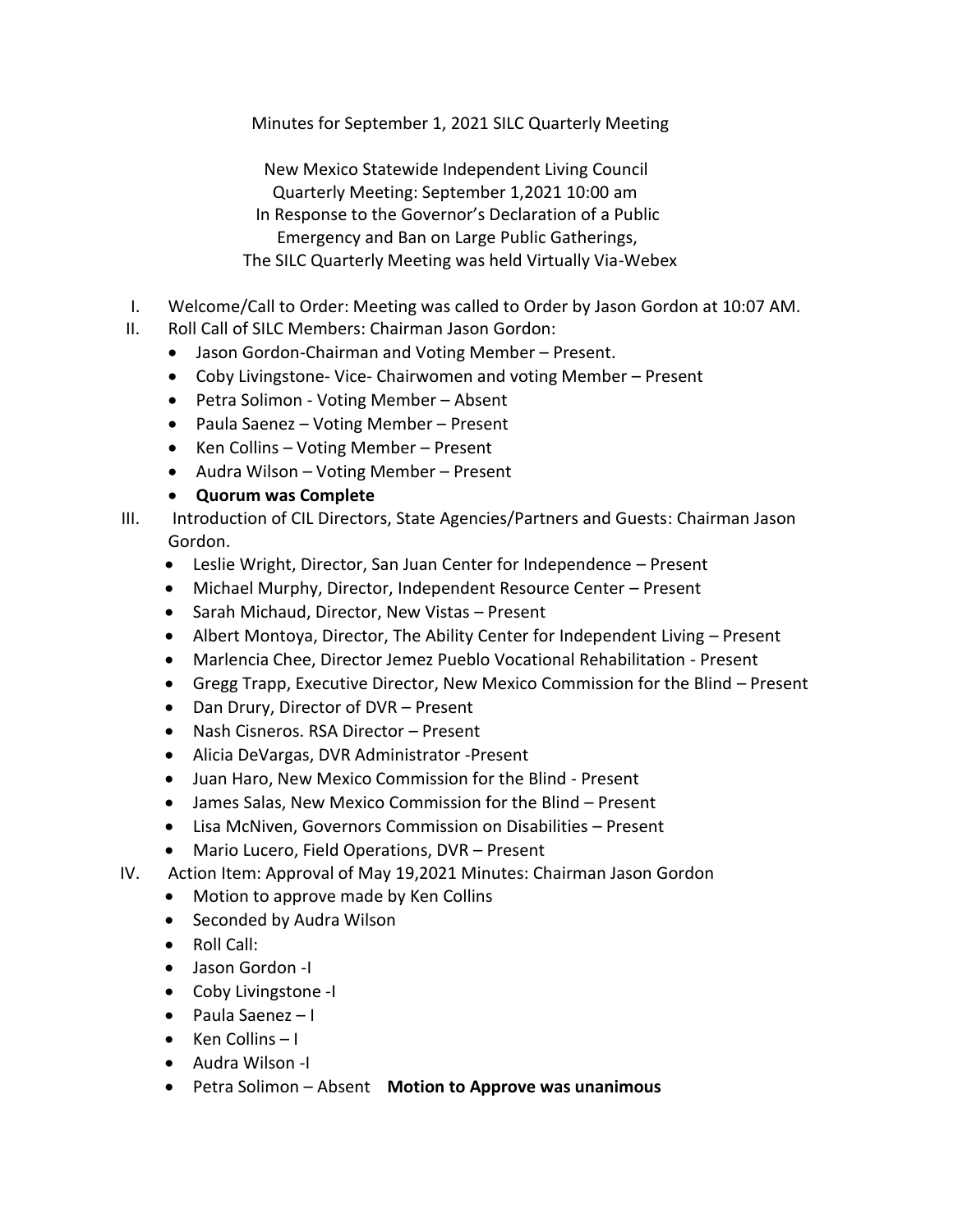- V. Approval of possible changes to the agenda order and deletion of agenda items (action by vote will be taken if there are any changes/deletions) Chairman Jason Gordon. **No changes were made.**
- VI. Chairman's Quarterly Report/Update: Chairman Jason Gordon.
	- Update on ACL timeline for 704 Report. Timeline is loose and the new Portal will be released by end of September 2021. From the time of release, we will have six weeks to submit with a tentative deadline of November 1, 2021.
	- Jason is wrapping up the 2020 portion of SILC information for the 704 Report.
	- Jason is also working on the SILC portion for the 2021 704 Report.
	- Patricia will be reviewing, contributing and editing both versions.
	- Patricia is working closely with DVR regarding the 704 Report.
- VII. SILC Coordinator Quarterly Report/Update. Patricia Quintana SILC Coordinator
	- Linnea Forsythe representing the Governors Commission on Disabilities resigned from the SILC.
	- Representing the Commission today is Lisa McNiven.
	- Identifying interested individuals to serve on the SILC and working with the Governor's Staff is ongoing and slow.
	- Work on a Statewide Coalition of CILS is ongoing.
	- Regarding Zoom Platform working on acquiring one for SILC.
- VIII. Discussion Item: SILC Committees. Chairman Jason Gordon.
	- Discussion Tabled until next meeting.

IX. State Agency Quarterly Report/Update:

- a) Division of Vocational Rehabilitation (DVR): Director Dan Drury
- Overview of attrition rate within DVR, Field office improvements, New Executive order and protocols.
- Filled Administrative Vacancies. Teresa Trujillo Deputy Director of Administration. Nash Sisneros RSA Director. Oversight of CL contracts Mario Lucero and Rudy Grano.
- A team of Nash Sisneros and Alicia DeVargas as Contacts for contracts, with Mario Lucero and Rudy Grano overseeing the contract process.
- b) New Mexico Commission for the Blind: Gregg Trapp Executive Director
- Overview of work protocols implemented due to covid-19 .
- Back to Telework until November.
- State budgets due today with small budget increase.
- New webpage, State Plan for VR due October 1
- Juan Haro. No in home one to one training due to new statewide Covid-19 protocols.
- Jim Salas. New survey part of objective for IL Program.
- Kelly Burma. Skills centers creating options for their specific needs. Technology for children.
- c) AIVRS Program: Paula Seanez
- The Navajo Nation, Jemez Pueblo VR and Laguna Acoma Connections submitted grant applications for the funding term 0ctober 1,2021 to September 30, 2026. Have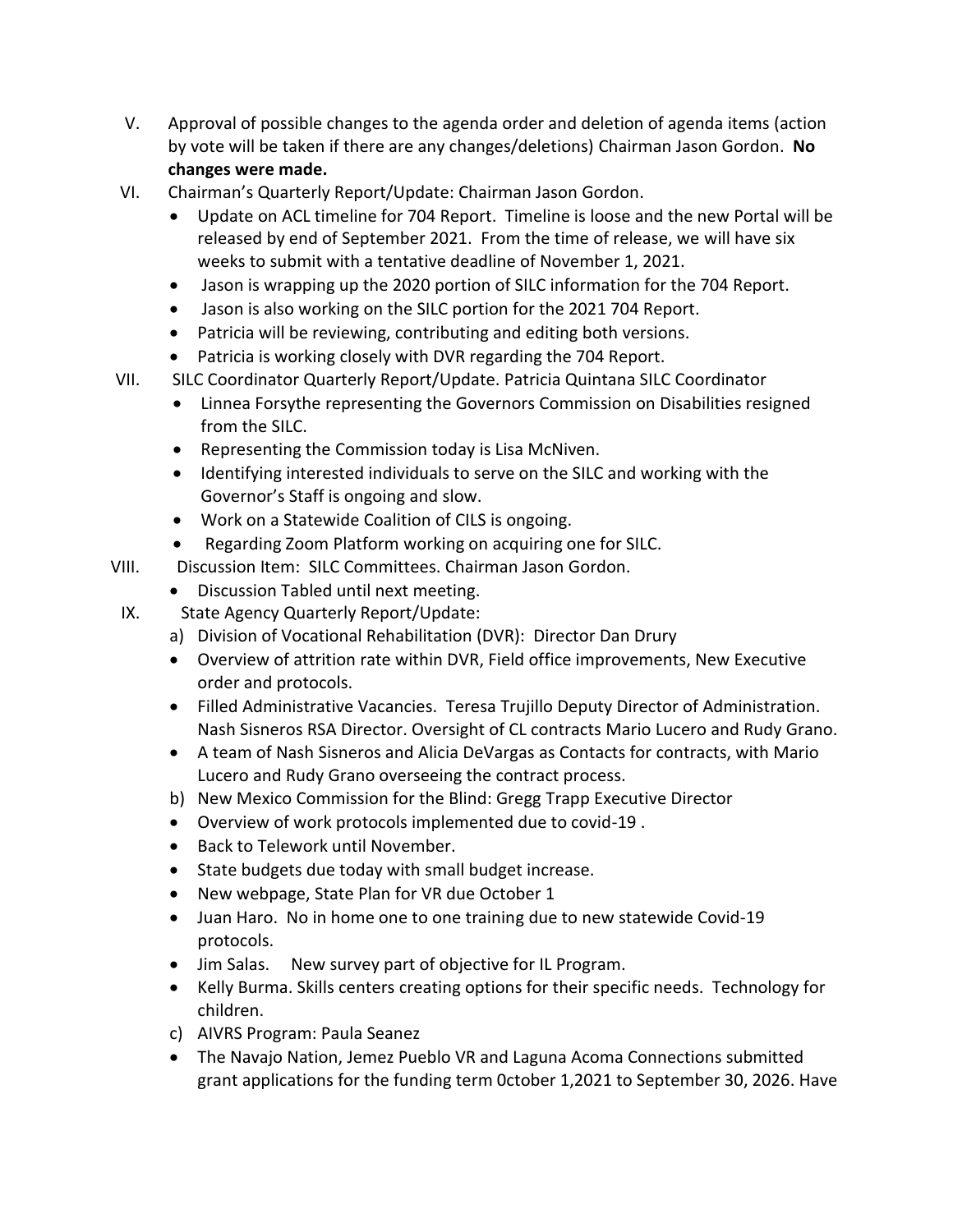not heard from RSA if funded. The Navajo Nation will have 4 position vacancies due to Retirement.

- The Navajo Nation and Jemez Pueblo VR submitted No Cost Extension request to federal RSA. Waiting to hear back from RSA.
- Staff continues to receive professional development through Northern Arizona University, American Indian Rehabilitation Technical Assistance and Training Center (AIVRTTAC) and Northwestern Indian College.
- NAU and San Diego State University responded to requests for proposals released by US Dept. of Education/RSA to fund Training and TA Centers for AIVRS programs. Northwest Indian College is partnering with both universities.
- University of Montana, Rural Institute has finalized the Toll Kit for Self-Employment developed specifically for AIVRS. Paula Seanez and staff from Jemez Pueblo VR program served as advisory council members.
- Jemez VR (JVR) Program: Jemez Pueblo remains under executive order All businesses remain closed to the general public. All employees are working onsite. Anticipated opening on October 1, 2021.
- All tribal members can leave the pueblo at any time if they are fully vaccinated and show their vaccination card at the check point. Tribal members not vaccinated are allowed to leave once a week.
- All staff are working in the office full-time. Some visits have been done with neighboring Pueblos. Increase referrals from Kewa (Santo Domingo Pueblo).
- Jemez staff are revising policies and procedures to include precautionary measures. Laguna-Acoma Connections (LAC): Both Laguna and Acoma have Executive Orders in place for their communities.
- The Pueblo of Laguna Office is open by appointment only
- Staff are participating in meetings via ZOOM. New applications are being taken by phone. IPES are completed by phone.
- Local tribal shuttle is not in operation.
- Some clients do not have internet or cell phone.
- X. CILS Report/Updates:
	- a) New Vistas: Sarah Michaud
		- Agency: Continues to pay close attention to COVID updates and to ensure that adequate PPE and protections are in place for staff and community members. Services for consumers for all programs are currently available via a hybrid model with options for telehealth, in person and home visits with specific safety protocols for each option. All New Vistas offices are opened for in person visits as of July 1. Masks are required by all individuals regardless of vaccination status and complete a daily health screening for all staff and visitors including temperature screenings. New Vistas will celebrate 50 years of service in December 2021. APRIL has asked me to serve as a mentor to a new CIL Director to assist in transitioning into their role.
		- Early Intervention: New Vistas is serving 338 children under the Early Intervention Program. Request for in home services has created issues with service delivery.